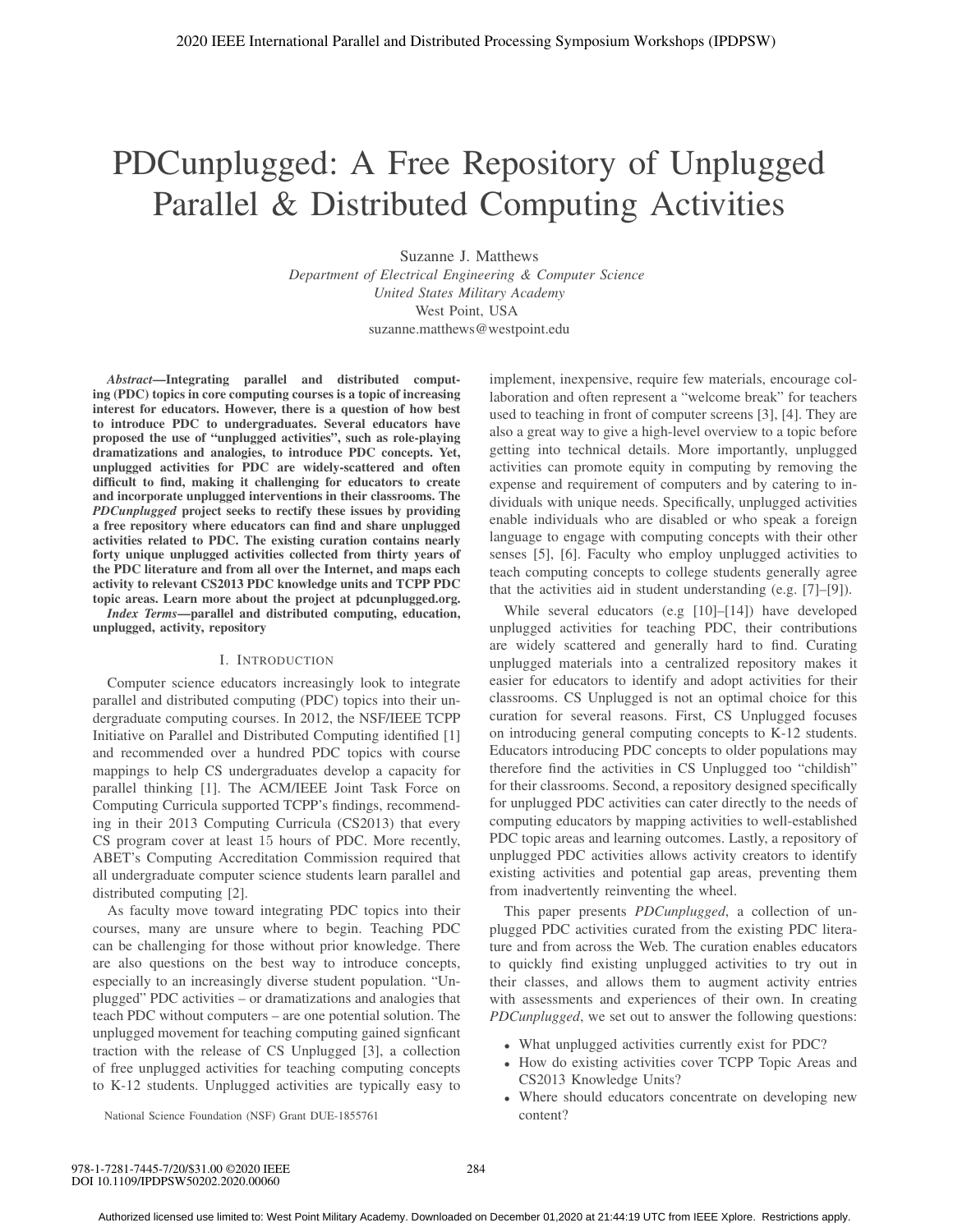As of writing, the curation identifies nearly forty unique activities that span all the CS2013 knowledge units, the TCPP topic areas, and core computing courses. Each activity contains links to external materials (if available), summaries of known assessment, and citations to source papers. Detailed instructions are provided to allow future contributors to add to the repository by initiating pull requests through GitHub or (if they prefer) through e-mail. Lastly, we identify several "holes" in the curation and identify opportunities for future development of unplugged activities.

The rest of this paper is organized as follows. Section II discusses the *PDCunplugged* website, its features, use cases, and how users can contribute. Section III covers the curation process, summarizes the collection of identified PDC unplugged activities, and discusses lessons learned. We conclude and discuss future work in Section IV.

## II. OVERVIEW OF *PDCunplugged*

The *PDCunplugged* website (pdcunplugged.org) is built using the Hugo Static Site Generator [15] version 0.59.1, an open-source website creation framework written in the Go language. Hugo was chosen as the underlying web framework due to its sophisticated taxonomy system (see Section II-B), fast build times, and seamless integration with GitHub.

We anticipate three main classes of users of *PDCunplugged*: 1.) *Activity Authors* who create and curate unplugged activities into the *PDCunplugged* repository; 2.) *Educators* who implement *PDCunplugged* activities in their classrooms; and 3.) *Assessors* who evaluate the efficacy of particular activities in a classroom. We anticipate visitors to *PDCunplugged* to span several user categories, with some activity authors or educators augmenting existing activities with variations and assessments based on their own classroom experiences.

Contributors to *PDCunplugged* write activities in Markdown [16], a lightweight text markup language that easily renders to HTML and other formats. Unlike HTML, Markdown requires relatively little knowledge and enables contributors to write in near plain-text. While installing Hugo is an optional step, it is recommended for users who wish to locally view how an activity renders on the *PDCunplugged* website.

#### *A. Activity structure*

Activities form the heart of *PDCunplugged*. In this context, the term "activity" refers to a variety of interventions, including kinesthetic learning activities, role-playing, and even analogies. We choose to group all these interventions under the common term "activity", as several analogies can be dramatized, and vice versa. Each activity exists in *PDCunplugged* as a separate Markdown file containing all the information that defines it. Suppose an contributor wishes to create a new unplugged activity called example. The contributor first copies the template shown in Fig. 1 into a text file called example.md and either e-mails the curator with the contents of this file, or initiates a GitHub pull request into

```
---
title:
date:
tags:
---
## Original Author/link
---
## CS2013 Knowledge Unit Coverage
---
## TCPP Topics Coverage
---
## Recommended Courses
---
## Accessibility
---
## Assessment
---
## Citations
```


the content/activities folder. If the contributor has a local installation of Hugo, they can instantiate a pre-populated example.md file containing the contents of Fig. 1 by running the command hugo new activities/example.md.

The first three lines in the Markdown file form the header of the document and represents the activity title, date, and associated tags (see Section II-B). There are seven sections that form the body of the activity, with each section separated by a horizontal rule  $(---)$ :

*a) Original Author/Link:* The name of the activity author along with any available on-line resources are listed first. If for whatever reason the author does not have a publicfacing website containing the activity's details, the note "No external resources found. See details below" is included, and a "Details" section (## Details) appears next.

*b) Details:* This optional section describes the activity and all the relevant details needed for someone to adopt it in a classroom. If the Details section is populated using information from a proceeding or article, citations must be included to ensure that the original source is properly attributed. The Details section often takes the majority of the work in creating an activity.

*c) CS2013 Knowledge Unit Coverage / TCPP Topics Coverage:* The next two sections detail the CS2013 knowledge units and TCPP topics coverage respectively. The CS2013 section enumerates each relevant knowledge unit and lists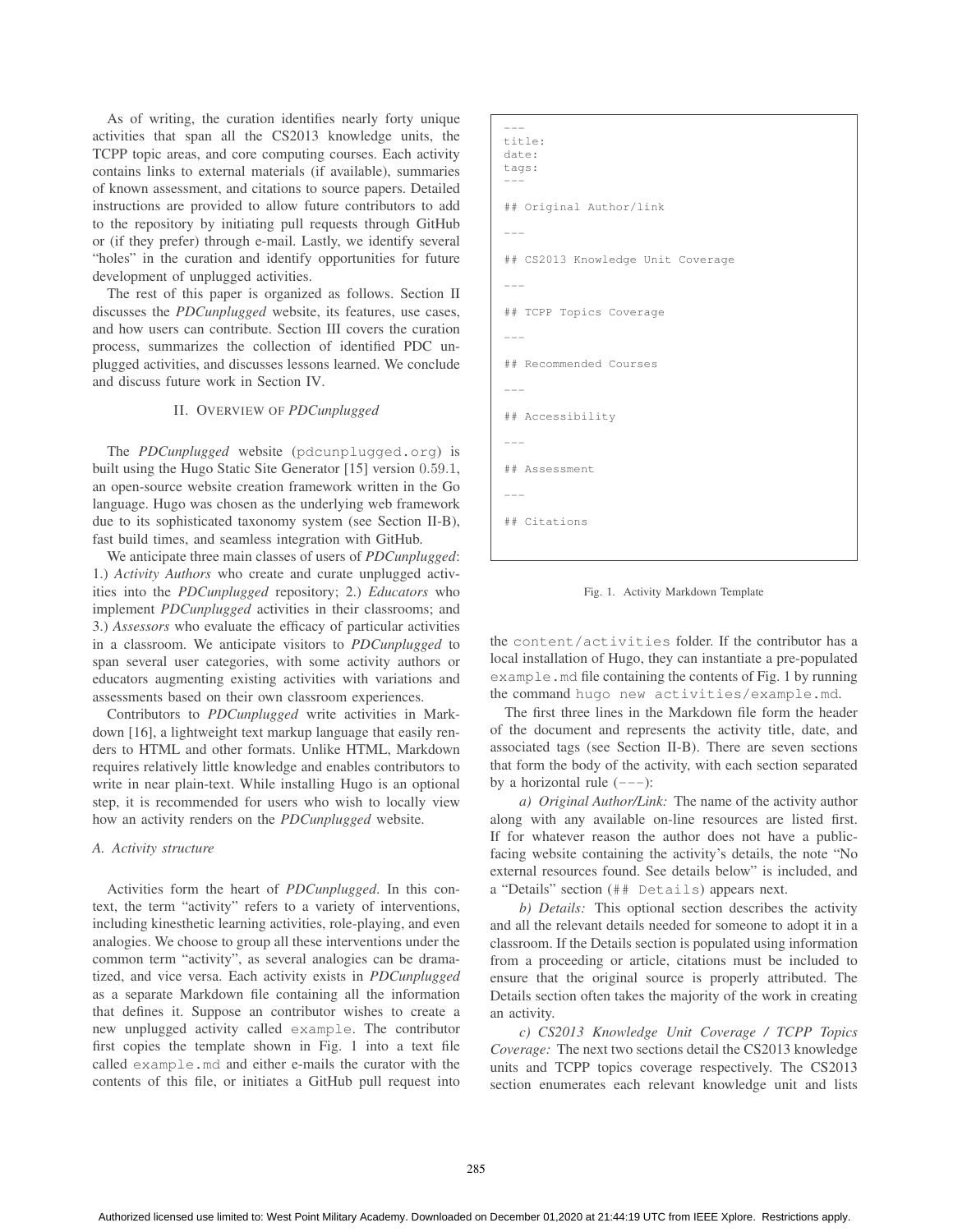the relevant learning outcomes. The TCPP section lists the relevant topic areas and itemizes the associated topics covered by the activity. Critically, the information in these two sections are used to populate the tags and taxonomies described in Section II-B.

*d) Recommended Courses:* This section lists any recommended courses for the activity. We expect authors to populate this section based on their own experiences or recommendations for using the activity. For additional ideas, activity authors should look at the TCPP recommendations (available through the TCPP view, see below), which include a list of recommended courses for each topic area.

*e) Accessibility:* This section discusses how the activity can be presented to different audiences, and mentions if the material may be challenging to certain groups. For example, if an activity requires a lot of movement, a note is made that the activity may be inappropriate for students with mobility issues. Suggested variations to make an activity more accessible are usually included in this section. Lastly, this section acts as a gentle nudge to activity authors to think about inclusion when designing activities.

*f) Assessment:* This section lists what (if any) assessment exists for the activity in question. Educators who use particular activities in their classroom are encouraged to augment this section with their classroom experiences. Note that most activities in the literature do not include assessment. This section also gently nudges activity authors to think about evaluation when presenting activities.

*g) Citations:* The citations section lists full citations to all papers that reference the activity, and includes links to websites containing supporting materials when applicable.

## *B. Taxonomies and Tagging*

We chose Hugo as the platform for *PDCunplugged* primarily due to its sophisticated support for taxonomies. Each taxonomy consists of a series of terms, a subset of which are listed on each entry. Hugo then automatically groups entries together by their listed terms, making it possible to view all the entries that share a common term. *PDCunplugged* leverages Hugo's taxonomy system to provide users with a number of custom taxonomies to view and filter unplugged activities:

*a) CS2013:* The CS2013 taxonomy (cs2013) classifies unplugged activities by their associated knowledge units and learning outcomes as specified by CS2013. The terms associated with this taxonomy are knowledge units. For example, an activity with learning outcomes that match the Parallel Decomposition and Parallel Algorithms knowledge units would list the terms PD\_ParallelDecomposition and PD\_ParallelAlgorithms.

*b) TCPP:* The TCPP taxonomy (tcpp) classifies unplugged activities by the topic areas outlined by the TCPP Curriculum Initiative. The terms associated with this taxonomy are the general topic areas outlined by the 2012 TCPP report. For example, an activity that covers topics associated with the TCPP Algorithms and Programming topic areas would list the terms TCPP\_Algorithms and TCPP\_Programming.

*c) Courses:* The courses taxonomy (courses) classifies unplugged activities by courses recommended for introducing the activity. College-level courses have separate terms (e.g CS0, CS1, DSA) while K-12 activities are labeled with the K 12 term.

*d) Senses:* The senses taxonomy (senses) classifies activities by the sensory mediums primarily engaged by learners. The senses taxonomy attempts to improve accessibility by aiding educators in identifying activities that best match their particular classrooms. An activity that is primarily visual and tactile would contain the terms visual and touch. A general accessible term is included to denote activities judged to be accessible to a diverse range of populations with minimal modification.

As an example, consider the "FindSmallestCard" activity that was proposed by Bachelis *et al.* [10]. The activity contains learning outcomes belonging to the Parallel Algorithms and Parallel Decomposition CS2013 knowledge units, and topics belonging to the TCPP Programming and TCPP Algorithms topic areas. The activity is recommended for undergraduate students in CS1, CS2, and DSA, and contains tactile and visual elements. Therefore, the tags field in the header of the activity is replaced with the following lines (Fig. 2):

```
---
title: "FindSmallestCard"
cs2013: ["PD_ParallelDecomposition", \
         "PD_ParallelAlgorithms"]
tcpp: ["TCPP_Algorithms", "TCPP_Programming"]
courses: ["CS1", "CS2", "DSA"]
senses: ["touch", "visual"]
---
```






Fig. 3. Rendered Header for FindSmallestCard activity

The rendered version of this content is shown in Fig. 3 and is available at https://www.pdcunplugged.org/ activities/findsmallestcard/. Each taxonomy is assigned a different color, and the terms associated with each taxonomy are listed under the activity title at the top of the page. Furthermore, each term links to a separate page that contains all the activities that share that term. The activity header enables educators to quickly get a sense of what the activity offers prior to reading the details, and helps them identify activities with similar features.

*e) Hidden Taxonomies:* Not all available taxonomies are visible in the activity header. *PDCunplugged* employs three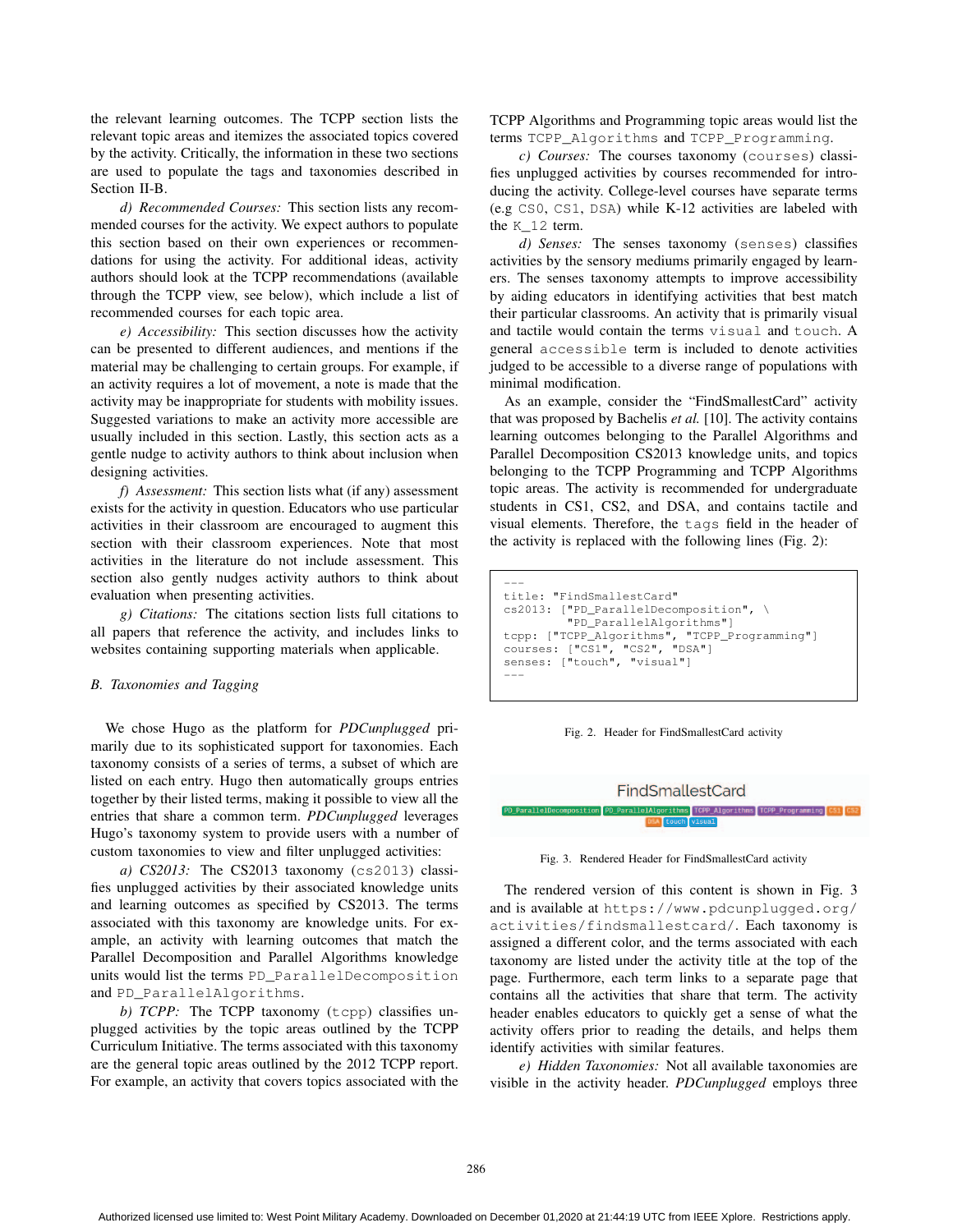hidden taxonomies (cs2013details, tcppdetails and medium), that enable an activity author a finer granularity of classification. The cs2013details taxonomy enables an author to specify the learning outcomes that are associated with an activity. Likewise, the tcppdetails taxonomy allows the specification of the Bloom taxonomy topics associated with an activity. The medium taxonomy allows an activity author to indicate the communication medium (e.g. analogy, paper, role-play) used in the activity.

Typically, the terms associated with the cs2013details taxonomy consist of an abbreviation of the knowledge unit followed by the corresponding learning outcome's numeric listing. For example, an activity that covers learning outcomes 1 and 3 of the Parallel Decomposition knowledge unit would have the terms PD\_1 and PD\_3 listed under cs2013details. For the TCPP topics, each term lists the Bloom taxonomy classification ("K" for "Know", "C" for "Comprehend" and "A" for "Apply") followed by a word that succinctly describes the topic area. Thus, an activity that covers the TCPP programming topic "Comprehend Speedup" will have the term C\_Speedup listed under tcppdetails.

## *C. Activity Views*

*PDCunplugged* uses the aforementioned taxonomy system to create several "views" for browsing unplugged activities. In addition to viewing a listing of all activities, visitors to *PDCunplugged* can also browse activities by separate CS2013, TCPP, Courses, and Accessibility views. The different views allow visitors to quickly narrow in on unplugged activities that meet their needs, and (in the case of activity authors) identify gaps in coverage.

For instance, *PDCunplugged* uses the cs2013details and tcppdetails hidden taxonomies to enumerate the set of activities associated with particular CS2013 learning outcomes and TCPP topics in the CS2013 and TCPP views respectively. We anticipate that activity authors will use these views to gauge the level of potential impact for their proposed activity. For example, a new activity that covers learning outcomes or topic areas not covered by existing activities in the curation may be judged to have a larger impact than one whose learning outcomes are well covered by other activities. Likewise, educators looking for activities to match a particular learning outcome or topic area can quickly focus on the activities that best fit their needs.

The medium hidden taxonomy is used in tandem with the senses taxonomy to build the Accessibility view. This view enables visitors to *PDCunplugged* to search for activities based on sensory perception or medium of communication. For example, an educator wondering how to teach parallelism with a deck of cards could select the "cards" term to view the list of related activities. Likewise, someone looking to incorporate tactile activities into their course can select the "touch" term to view all activities that heavily involve touch. The Course view is self-explanatory; activities are organized by the courses recommended for their adoption. This last view is especially

useful for educators teaching a particular course who want to see what unplugged activities are recommended for it.

#### III. CURATION AND RESULTS

One of the goals of this paper is to curate existing unplugged activities into the *PDCunplugged* website. Note that while a serious attempt was made to aggregate as many unplugged activities as possible, we do not claim to have identified *all* existing unplugged PDC activities. Readers cognizant of any missing PDC activities are welcome to contact us directly with the details or add the activity to the GitHub repository themselves.

The ACM Digital Library, IEEE Xplore and Google Scholar databases were primarily used to build the curation. We used various search keywords, including "unplugged", "analogy", "game", "metaphor", "parallel" and "concurrency". Each relevant paper's list of references were searched to identify earlier activities and build accurate citations profiles. Google Scholar was also used to identify citing publications to further extend the search. In some cases, full-texts of earlier papers were not available. In other cases, several distinct papers described a single activity (or an existing similar activity), sometimes without referencing each other. In those cases, the descriptions were listed as "variations" of a single activity, and collapsed together under a single activity heading. We also note that several papers listed multiple activities.

#### *A. Existing Unplugged Activities for PDC*

As of writing, the curation has identified nearly forty unique activities gathered from the literature over the last thirty years. The earliest paper to advocate for the use of unplugged activities for teaching PDC concepts is a tutorial written by Bachelis, James, Maxim and Stout in 1990 [17]. While the 1990 tutorial write-up does not extrapolate the specific activities, a follow-up paper in 1994 [10] gives a detailed listing, and a separate paper [11] by Kitchen, Schaller and Tymann references the earlier tutorial and describes two of the activities (which are also described in [10]).

Sorting algorithms represent the most common set of unplugged PDC activities described in the literature. Bachelis *et al.* described a card sorting activity [10] that later researchers [14], [18] adapted. Adam Rifkin [12] discussed activities that dramatize odd-even transposition sort (parallel bubble sort) and parallel radix sort. Both activities were incorporated into a larger workshop by Sivilotti and Demirbas [19] and partially assessed. Sivilotti [20] helpfully provides a onepage instructor write-up on the activities.

Several papers also present anologies for teaching PDC concepts. For example, the Oklahoma Supercomputing Center for Education and Research (OSCER) released a workshop series entitled "Supercomputing in Plain English" [21] that utilizes several analogies to introduce PDC concepts to non-computing students and practitioners [13], including those for load balancing, resource contention, shared memory, distributed memory, communication overhead and race conditions. Giacaman [22] developed several analogies to introduce parallel computing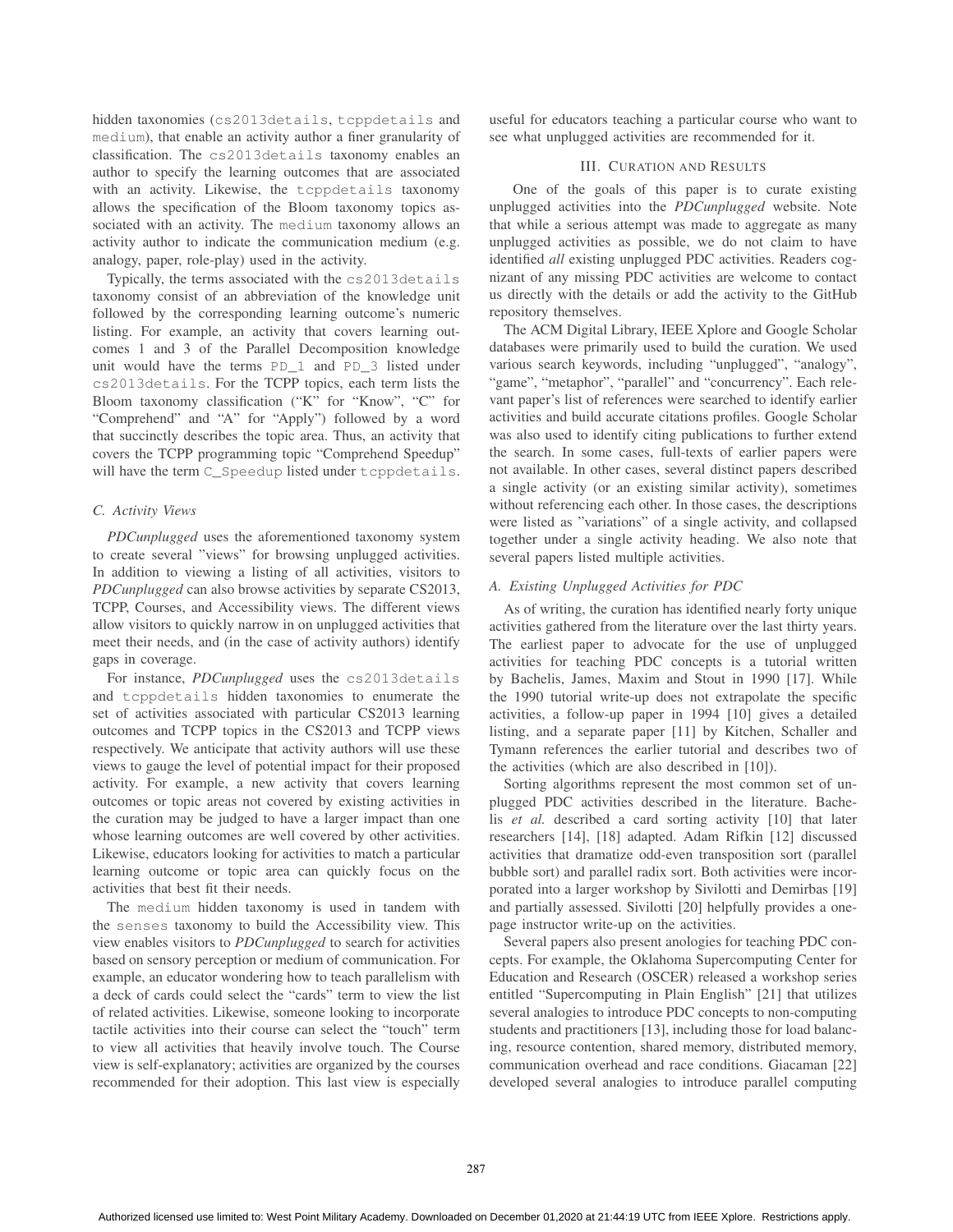concepts to sophomore undergraduates. Bogaerts [23], [24] also developed a series of analogies to introduce parallelism in a CS1 course.

Many early papers discussing PDC unplugged activities did not include assessment or only provided qualitative feedback from students. However, recent research efforts [9], [14], [25], [26] attempt to not only develop unplugged activities but also assess their efficacy. For example, Ghafoor, Brown, Rogers and Hines described two unplugged activities [14] (with an additional three listed at the iPDC modules website [27]) that were evaluated in a CS1 and CS2 course. Their preliminary assesment suggested that the activities aided students in learning PDC concepts. A separate paper by Chitra and Ghafoor [9] incorporated an unplugged activity in a graduate PDC course, as part of a larger effort to incorporate active learning in the course. Their assessment revealed that students who were taught with the active learning methodology earned higher grades than students taught the material in a traditional lecture-style format [9].

The curation also reveals differences in opinion about pedagogy and how students best learn. Early papers by Ben-Ari and Kolikant [28], [29] make the argument for constructivism, which states that students learn by refining and extending the knowledge that they already know. In their first paper [28], Ben-Ari and Kolikant use a scenario of robots concurrently trying to sweeten a glass of juice to illustrate race conditions and the need for mutual exclusion. In a later paper, Kolikant [29] presents two additional activities to illustrate distributed systems, one involving concert tickets, and a second involving gardening. The concert tickets activity was further refined [30], [31] by Lewandowski *et al.* in the development of their "Commonsense Computing" program.

Most of the unplugged activities in the literature follow an operational view of computing, where people act as processes or processors (in the course of dramatazing algorithms) or as memory (when illustrating the workings of data structures). Sivilotti [32], [33] presents an alternative set of activities that follow an assertional view of computing, where students focus on what is true for *all* execution sequences through the identification of invariants. Sivilotti argues [32] that approaching algorithms with assertional reasoning leads to less ambiguity about how a concurrent algorithm works, and increases a student's ability to prove an algorithm's correctness. Sivilotti and Pike [32] developed three assertional PDC unplugged activities, including a non-determinstic sorting activity, parallel garbage collection, and stable leader election, all which were used to introduce upper-level students to concurrent algorithms. Sivilotti and Demirbas [19] also developed an unplugged activity that introduced middle school girls to selfstabilizing token rings for mutual exclusion. It remains to be seen how effective assertional unplugged activities are for introducing novices to PDC topics; this is perhaps an area of interesting future research.

Less than half  $(41\%)$  of the materials have some sort of external resource (slides, handouts, etc.) associated with them; the quality and utility of the external resources also varies greatly. Older activities in the literature were less likely to have associated external resources. In terms of course coverage, there are 15 activities listed on *PDCunplugged* recommended for K-12, 8 for CS0, 17 for CS1, 25 for CS2, 27 for DSA, and 22 for Systems courses.

#### *B. Coverage of CS2013 Topic Areas*

Table I shows how the current set of unplugged activities cover the various knowledge units and learning outcomes of the PDC knowledge area described in CS2013 [34]. For each knowledge unit, CS2013 recommends coverage of all Tier 1 learning outcomes, at least 80% of Tier 2 learning outcomes, and a "significant" amount of elective material [34]. Thus, Table I contains all the knowledge units, with purely elective knowledge units marked with an E. For each knowledge unit, we list the set of associated learning outcomes, the number of learning outcomes with corresponding activities, and the total number of activities associated with the knowledge unit.

TABLE I CS2013 COVERAGE

| <b>Knowledge</b><br>Unit                                   | Num.<br>Learning | Num.<br>Covered | Percent<br>Coverage | Total Ac-<br>tivities |
|------------------------------------------------------------|------------------|-----------------|---------------------|-----------------------|
|                                                            | <b>Outcomes</b>  | <b>Outcomes</b> |                     |                       |
| Parallel<br>Funda-<br>mentals                              | 3                | $\overline{2}$  | 66.67%              | $\overline{2}$        |
| Parallel Decom-<br>position                                | $\overline{6}$   | 5               | 83.33%              | 21                    |
| Parallel<br>Communication<br>and<br>Coordination           | 12               | 6               | 50.00%              | 9                     |
| Parallel<br>Algorithms,<br>Analysis,<br>and<br>Programming | 11               | $\overline{6}$  | 54.54%              | 12                    |
| Parallel<br>Architecture                                   | $\overline{8}$   | 7               | 87.50%              | 9                     |
| Parallel Perfor-<br>mance $(E)$                            | $\overline{7}$   | 6               | 85.71%              | 10                    |
| Distributed Sys-<br>tems(E)                                | 9                | ī               | 11.11%              | $\overline{2}$        |
| Cloud Comput-<br>ing $(E)$                                 | 5                | ī               | 20.00%              | $\overline{3}$        |
| Formal Models<br>and<br>Semantics<br>(E)                   | 6                | ī               | 16.66%              | $\overline{1}$        |

The Parallel Decomposition knowledge unit has the largest number of unplugged activities (21), followed by the Parallel Algorithms (12) and the Parallel Performance (10) knowledge units. Curiously, the Parallel Fundamentals knowledge unit has among the least activities (2), despite having the smallest number of learning outcomes. The reason becomes clear upon closer inspection. The learning outcomes under the Parallel Fundamentals knowledge unit ask students to distinguish between two competing concepts. For example, while there are several unplugged activities that discuss what data races are, none distinguish them from "higher level races". Likewise, while there are several unplugged activities that discuss synchronization, only one [35] compares multiple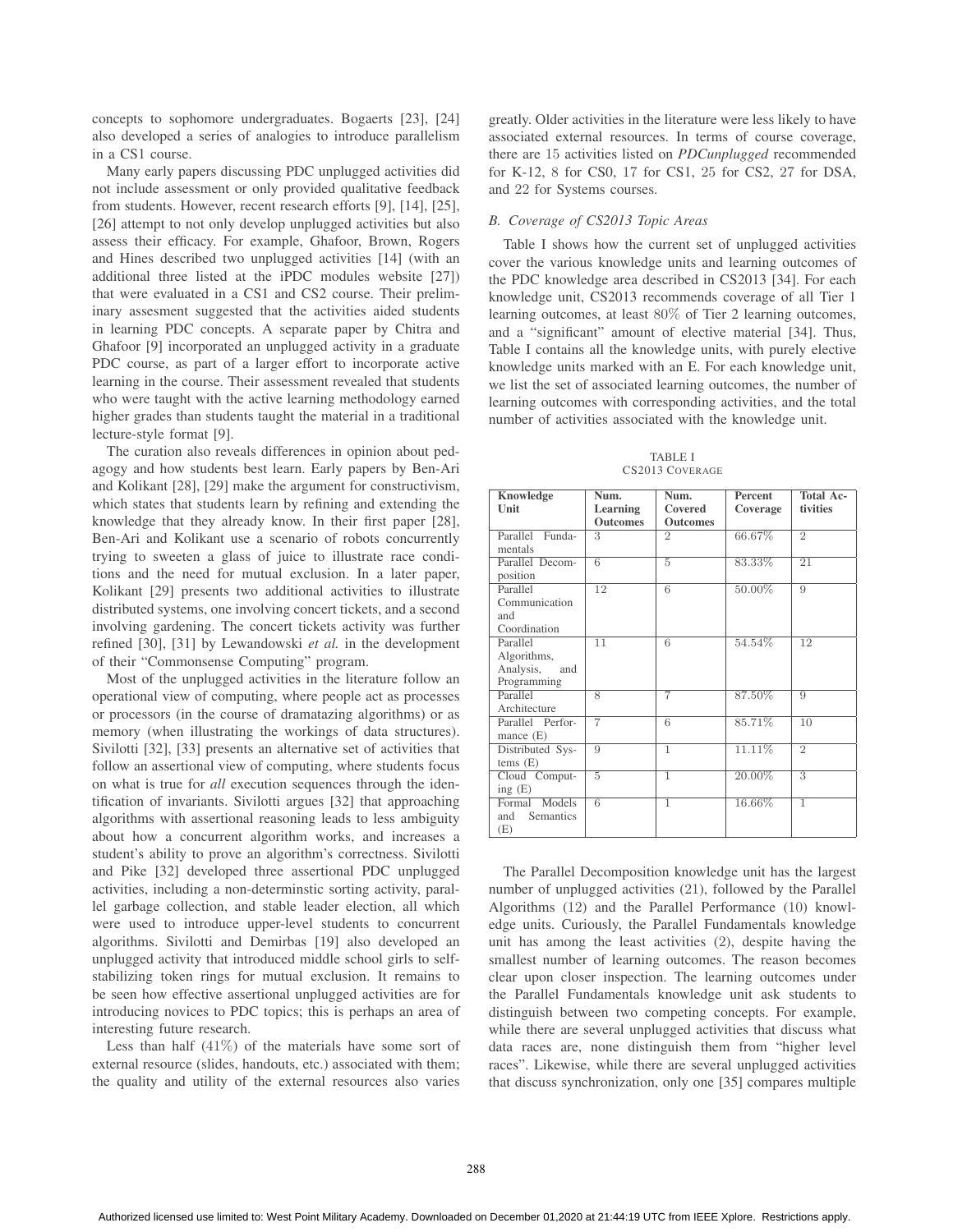methods for synchronization. Likewise, only one unplugged activity [25], [26] distinguishes between "using computational resources for a faster answer from managing efficient access to a shared resource".

In general, learning outcomes that ask students to distinguish between competing concepts, define metrics, or implement code had the lowest number of corresponding unplugged activities. However, certain knowledge units are noticebly sparse in the number of available activities. For example, in the Cloud Computing knowledge unit, only three unplugged activities exist (by Lloyd [36] and Kolikant [29] respectively), and both cover the same learning outcome. A similar story is told in the Distributed Computing knowledge unit, with two activities covering the same outcome. The Formal Models and Semantics knowledge unit has the least coverage, with only one activity covering a single outcome.

# *C. Coverage of TCPP Topic Areas*

Table II shows the coverage of the collected unplugged activities over the PDC topic areas and topics listed in the 2012 TCPP PDC Curricula report [1]. For each topic area, we enumerate the total number of corresponding topics, the number of topics covered by unplugged materials, the percent coverage, and the total unplugged activities corresponding to that topic area. The TCPP report emphasizes the need for parallelism covered in "core courses": CS1, CS2, DSA or Systems. Therefore, we focus specifically on the topics TCPP suggests for core courses and exclude any topics that were solely associated with advanced courses.

TABLE II TCPP COVERAGE

| <b>Topic Area</b>      | Num.          | Num.          | Percent  | Total Ac- |
|------------------------|---------------|---------------|----------|-----------|
|                        | <b>Topics</b> | Covered       | Coverage | tivities  |
|                        |               | <b>Topics</b> |          |           |
| Architecture           | 22            | 10            | 45.45%   | 9         |
| Programming            | 37            | 19            | 51.35%   | 24        |
| Algorithms             | 26            | 13            | 50.00%   | 22        |
| Crosscutting and       | 12            | ↣             | 58.33%   | 8         |
| <b>Advanced Topics</b> |               |               |          |           |

The topic area with the lowest level of coverage is Architecture at 45.45%. The Architecture topic area is subdivided into the Classes, Memory Hierarchy, Floating-point representation and Performance Metrics categories; of these, the Floatingpoint Representation and Performance Metric categories have no corresponding unplugged activities. The Algorithms topic area has the next lowest level of coverage at 50%. The Algorithms topic area can be further sub-divided into PD Models/Complexity, Algorithmic Paradigms, and Algorithmic Problems. Of these, the PD Models/Complexity topics have the lowest coverage at 36.36%. We suspect that this is due to the large number of topic areas that are very specific to a particular model (e.g. PRAM) or involve theoretical definitions (e.g. make/span, work, asymptotics). The Algorithmic Paradigms category, despite its low coverage, has much promise for future contribution. Specifically, there are activities missing for the parallel aspects of recursion, reduction and barrier synchronizations. The Algorithmic Problems category is fairly well covered, though there are opportunities to add activities that discuss communication constructs (e.g. scatter/gather, broadcast and multicast).

The Programming topics area has the most number of topics, and a coverage of 51.35%. The set of Programming topics is further subdivided into three categories: Paradigms and Notations, Correctness, and Performance. The Paradigms and Notations category has the lowest level of coverage (35.71%), largely due to the high specificity of some of the topics for particular languages or libraries (process vector extensions, OpenMP, TBB, etc.).

The curation of the literature also identified 8 activities that correspond to Cross Cutting and Advanced topics. Together, these activities cover 7 topics of the topics in the area (58.33% coverage). Surprisingly, we were unable to identify any unplugged activities that explain how web-searches or peer-topeer computing work, or that discuss cloud/grid computing or the concept of locality. Readers may also be surprised to see the absence of any unplugged activity that corresponds to the "know why and what is parallel/distributed computing" PDC topic. However, this topic is overly broad, incorporating history, different levels of parallelism, and common issues.

# *D. Accessibility*

The curation includes 11 analogies and 11 role-playing activities, and 4 activities that are labeled as "games". Popular activity mediums include paper (8), chalk-/white-board (6), and cards (6). Other activities involve various categories of objects, include pens (4), coins (2), food (4) and musical instruments (1). Most activity authors did not appear to be explicitly cognizant on how their activities or analogies would appeal to a diverse array of students. The vast majority (71.05%) of the identified unplugged materials have a strong visual component. Approximately 38.84% involve movement. Surprisingly, the sense of touch is only dominant in 26.32% of the activities. Only two identified unplugged activities incorporate sound. We note that 9 of the curated activities appear generally accessible; that is, with minor modification they can be presented to a wide variety of audiences.

For some students, analogies are a more preferable way of communication than role-playing or other activities that require motion or a strong visual component. However, it is possible for analogies to become out of date. For example, the "Long Distance Phone Call" analogy presented by Neeman *et al.* [13] is likely incomprehensible to younger audiences with unlimited cell phone plans, where the concepts of "connection charges" and "per-minute charges" may be foreign. Likewise, analogies that have culturally specific references may be inaccessible to students from other cultural groups.

On the other hand, visual, tactile and kinesthetic activities are preferable for specific populations. A highly-cited study [6] on non-native English speakers in university-based ESL programs found that ESL students preferred tactile and kinesthetic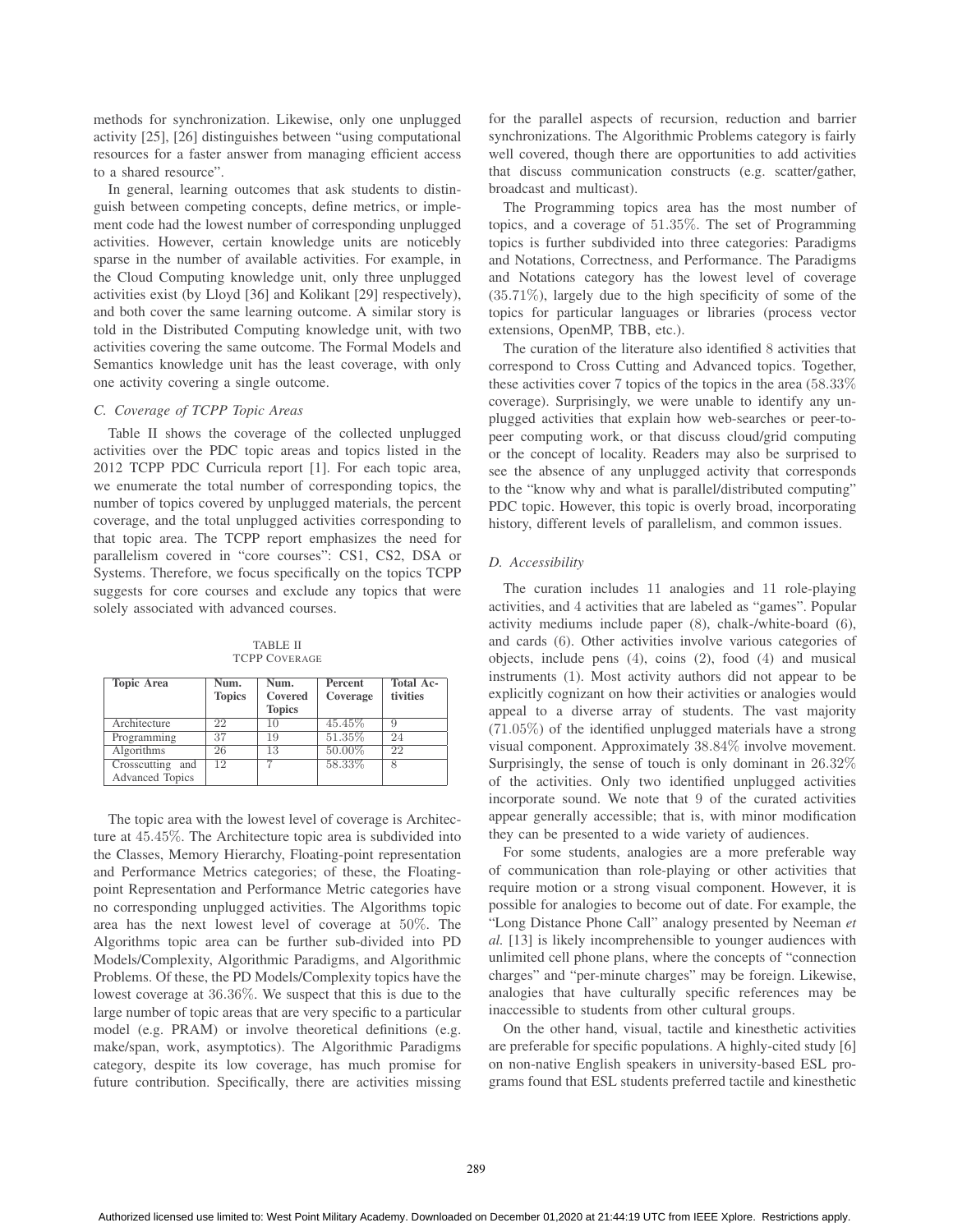communication methods. We therefore recommend that educators with a higher percentage of non-native speakers in their classrooms consider incorporating activities that engage their students' others senses when introducing new concepts.

#### *E. Lessons Learned*

The curation reveals a rich assortment of unplugged activities for assisting students learning PDC concepts and topics. Analogies are a quick and cost-free way to relate parallel computing concepts in class. Kinesthetic, visual, and tactile activities help students with unique needs interact and synthesize various PDC concepts. Several researchers have successfully used role-playing and other kinesthetic activities to introduce PDC concepts in programming-intensive courses [9], [18], [30], [33]. Unplugged activities are also a useful way to introduce parallelism in outreach or workshop settings.

While the current curation of unplugged activities spans all the TCPP topic areas and CS2013 PD knowledge units, the distribution is not uniform, and there are several gaps in the coverage. Perhaps most glaring is the lack of unplugged materials that cover concepts related to distributed systems, cloud computing, and power consumption. There is also a distinct lack of activities that engage learners in a tactile or auditory fashion. Developing activities in these areas may help engage a more diverse array of students. Lastly, assessing unplugged activities appears to be a relatively recent trend. There is value in assessing even well-established unplugged activities, as assessments can guide educators who are interested in incorporating specific materials into their own classrooms. We challenge the PDC community to focus on these areas as they continue to develop new unplugged materials, and welcome their contributions to *PDCunplugged*.

## IV. CONCLUSIONS

This paper introduces *PDCunplugged*, a free on-line repository for unplugged activities that focuses on parallel and distributing computing topics. The repository, built using the Hugo static site generator and hosted on GitHub, enables activity authors to easily share and upload descriptions of activities and classroom experiences, along with links to external resources. Entries are written using Markdown, making it easy for people unfamiliar with HTML to easily create content. A key feature of *PDCunplugged* is its use of taxonomies to classify unplugged activities and analogies over a variety of areas, including how they cover TCPP topics and CS2013 learning outcomes related to PDC. *PDCunplugged* also enables activity authors to make note of recommended courses, the senses engaged, and the medium of communication employed.

The current curation consists of nearly forty unique activities gathered from thirty years of PDC literature. Each activity lists original authors, links to available materials, known variations, available assessment, notes on accessibility and recommended course, citations to external work, and tags that map the activity to different TCPP topic areas, CS2013 knowledge units, particular courses, senses, and mediums. The

curation allows us to quantify the distribution of activities over different PDC learning outcomes and topics, and identify gaps in coverage. We believe that our analysis helps activity authors focus on more impactful areas when creating new unplugged activities. We also believe that *PDCunplugged* will be an invaluable resource for educators looking for unplugged interventions for their classrooms, or for designing PDCrelated workshops.

There are many avenues for future work. First, we plan on continuing to round out the curation by looking at the literature outside of PDC for related unplugged activities. Other disciplines in computing, such as Architecture and Networking, may have relevant unplugged activities that apply to TCPP topic areas and CS2013 knowledge units. Secondly, we plan to reach out to identified unplugged activity authors to see if they would be willing to store related external materials directly on the *PDCunplugged* website; currently, *PDCunplugged* only includes *links* to external resources, and not the external resources themselves. The inherent risk is that external links can expire; several authors [12], [35], [37] cite external activities in their papers, but those links have since been de-activated. Listing activity materials directly on *PDCunplugged* ensures that a copy of the materials exist at an independent location.

We anticipate that *PDCunplugged* will be an invaluable resource for the PDC educational community; we encourage everyone employing unplugged activities in their classrooms to use and contribute to the repository. One way to ensure that the repository remains updated is for journals and proceedings in the PDC community to recommend or require that authors submit educational materials to select repositories as part of the regular publication process. Lastly, we believe the existence and proliferation of specialized repositories like *PDCunplugged* will ultimately make it easier for educators to integrate PDC topics in their curricula.

#### ACKNOWLEDGMENT

Funding for this work is provided by the National Science Foundation (NSF) Collaborative Research Grant DUE-1855761. Special thanks to Joel Adams, Elizabeth Shoop and Richard Brown of *CSinParallel* for offering advice as this work was put together, and to Kevin Barlett for Hugo debugging assistance. The views expressed in this article are those of the author and do not reflect the official policy or position of the Department of the Army, Department of Defense or the U.S. Government.

#### **REFERENCES**

- [1] S. K. Prasad, A. Y. Chtchelkanova, S. K. Das, F. Dehne, M. G. Gouda, A. Gupta, J. Jaja, K. Kant, A. La Salle, R. LeBlanc *et al.*, "Nsf/ieee-tcpp curriculum initiative on parallel and distributed computing: core topics for undergraduates," in *SIGCSE*, vol. 11, 2011, pp. 617–618.
- [2] A. C. A. Commission, *Criteria For Accrediting Computing Programs (2018-2019) version 2.0*. Baltimore, MD, USA: ABET, 2017.
- [3] T. Bell, J. Alexander, I. Freeman, and M. Grimley, "Computer science unplugged: School students doing real computing without computers," *The New Zealand Journal of Applied Computing and Information Technology*, vol. 13, no. 1, pp. 20–29, 2009.